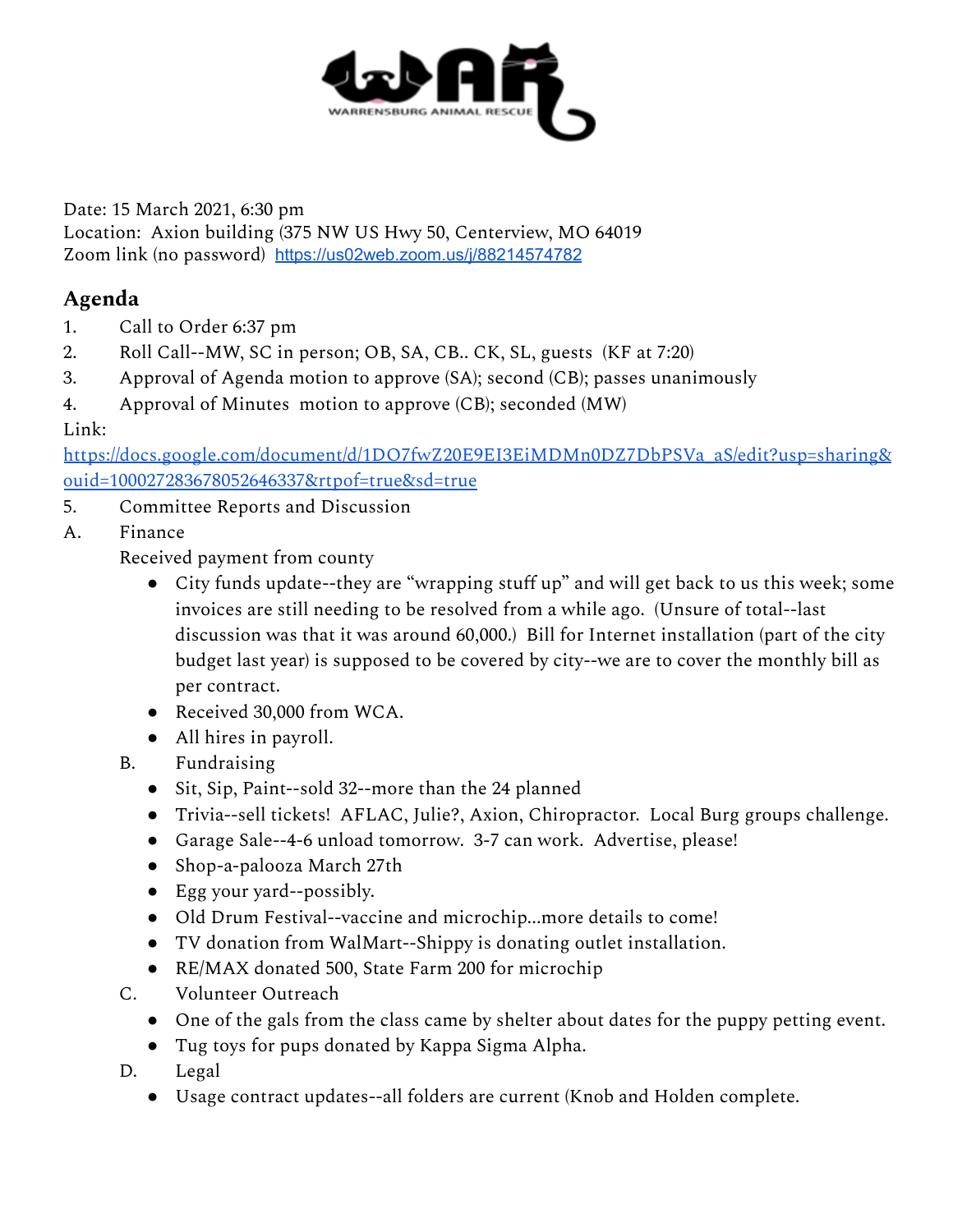- Centerview responded. OB sees no issues with changes to 3F and 4, but we need to discuss changes.
- Leeton sounded interested, but the contract had not yet been shared by Taylor with the aldermen. Some clarification may be needed about services available in Windsor.
- E. Human Resources
	- All running smoothly. Hires are great. Payroll is running well.
- F. Animal Welfare Services
	- Prospective procedures for animals brought in after hours. Holden, Knob Noster, Concordia. Once the contract is in place, instructions will be emailed out by Olivia. Shelley will edit and Kayla has given input.
- G. Marketing and Communications
	- Green shirts came in and look good. New staff shirts will be in soon as well. Press releases on Garage Sale are upcoming. Holden Image (newspaper) was given information for potential article.
	- Looking at signage for adoption selfies. Need building sign removed--Jeremiah may be able to. Getting updated price for van--truck later.
	- KDKD invited us down to Clinton for an interview on March 22nd (Monday).
- 6. Upcoming events

As above

CK will be meeting tomorrow with the interim city manager for update on the cash that will be incoming.

CK asked us to let him know if we need additional funding at any quarter if fundraising runs short.

- 7. New Business
	- Board membership--how to review applications for open board positions. (SA can inquire as to whether that is covered to be a closed session--employee discussions should be.)
	- We have our designation letter for our Federal 501©3. We cannot use a PO Box on Facebook. Guidestar (done!) and Charity Navigator are key to be listed on. That is what is needed for grant applications. State tax exempt status has been applied for.
- 8. Unfinished Business
- 9. Other issues
- 10. Closed Session

HR Discussion (610.021, item 13) Individually identifiable personnel records, performance ratings, or records pertaining to employees or applicants for employment.

Contract Discussion (610.021, item 1) Legal actions, causes of action or litigation involving a public governmental body and any confidential or privileged communications between a public governmental body or its representatives and its attorneys.

Motion to go to closed session 7:27 pm. (SA); seconded (CB); carries unanimously.